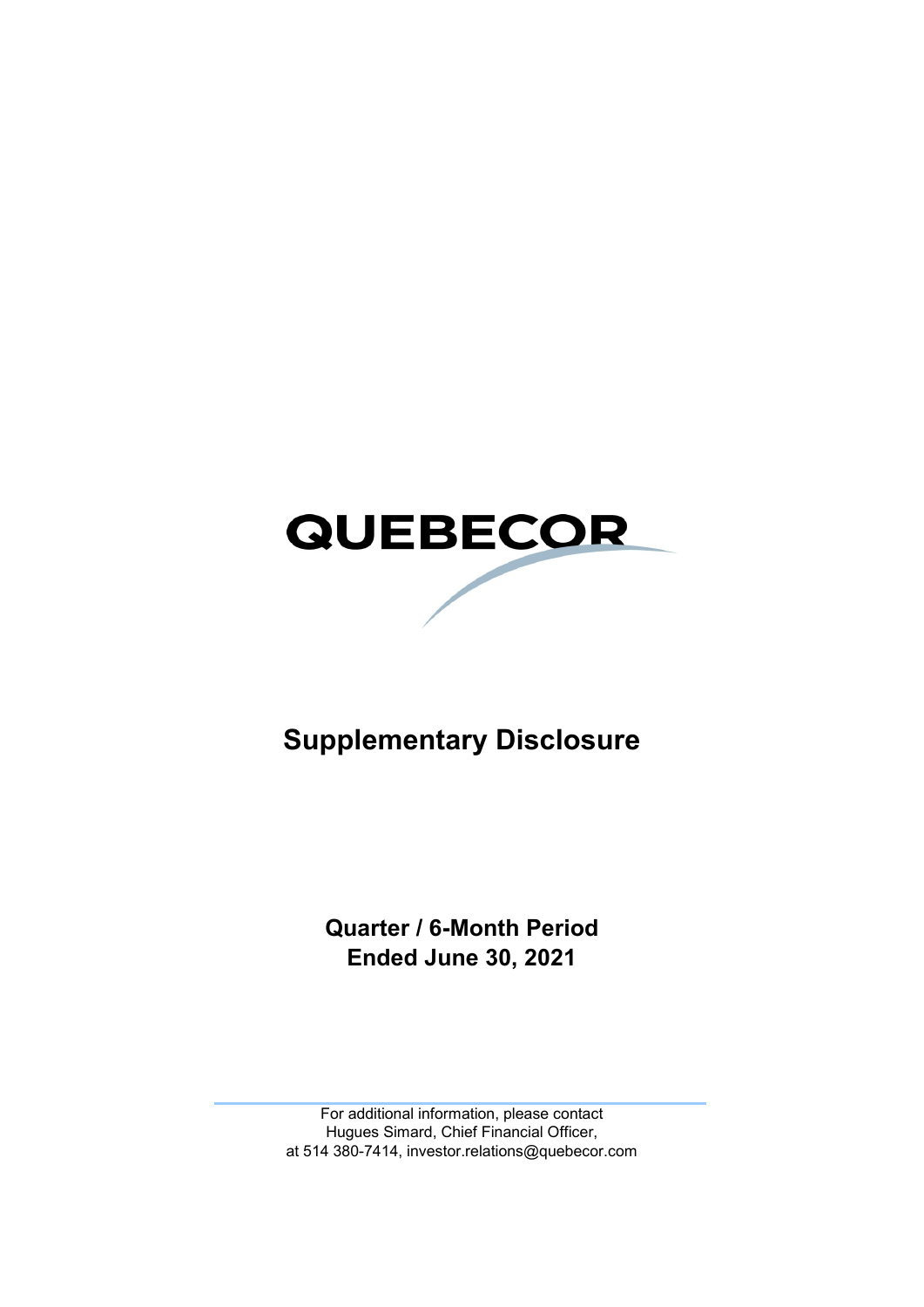#### **Supplementary Disclosure June 30, 2021 Net Income Attributable to Shareholders**

|                                                                                                                                            | 2nd Quarter |        | <b>YTD</b> |        |
|--------------------------------------------------------------------------------------------------------------------------------------------|-------------|--------|------------|--------|
|                                                                                                                                            | 2021        | 2020   | 2021       | 2020   |
| Net income per share (basic)                                                                                                               | \$0.50      | \$0.69 | \$1.00     | \$1.21 |
| Net income, before gains and losses on<br>valuation and translation of financial instruments,<br>unusual items and discontinued operations | \$0.65      | \$0.57 | \$1.17     | \$1.01 |

#### **Reconciliation of earnings per share**

|                                                     | 2nd Quarter    |        | <b>YTD</b>     |        |
|-----------------------------------------------------|----------------|--------|----------------|--------|
|                                                     | 2021           | 2020   | 2021           | 2020   |
|                                                     |                |        |                |        |
| Net income per share, before gains and losses on    |                |        |                |        |
| valuation and translation of financial instruments, |                |        |                |        |
| unusual items and discontinued operations           | \$0.65         | \$0.57 | \$1.17         | \$1.01 |
| Other adjusments <sup>1</sup> :                     |                |        |                |        |
| Unusual items                                       | (0.18)         | (0.03) | (0.18)         | (0.04) |
| Gain on valuation and translation                   |                |        |                |        |
| of financial instruments                            | 0.03           | 0.02   | 0.01           | 0.10   |
| Discontinued operations                             | $\blacksquare$ | 0.13   | $\blacksquare$ | 0.14   |
| Total                                               | (0.15)         | 0.12   | (0.17)         | 0.20   |
| Reported net income per share (basic)               | \$0.50         | \$0.69 | \$1.00         | \$1.21 |

<sup>1</sup> After taxes and non-controlling interest.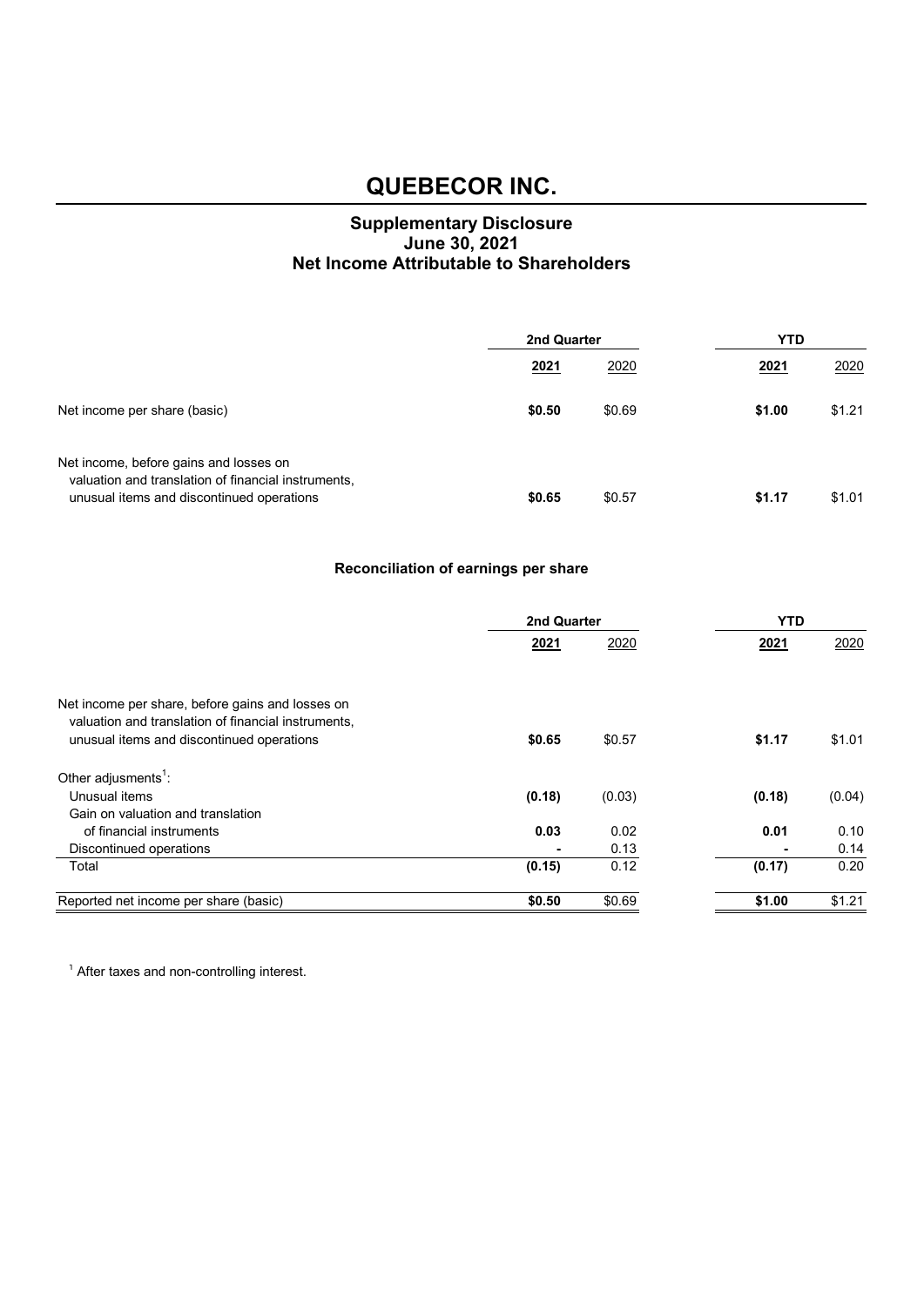#### **Supplementary Disclosure June 30, 2021 Capital Structure**

(all amounts in millions of Canadian dollars)

| Quebecor Inc.                                                 |               |
|---------------------------------------------------------------|---------------|
| Mortgage loan due in 2022                                     | \$<br>45.2    |
|                                                               | \$<br>45.2    |
| Quebecor Media Inc.                                           |               |
| Revolving credit facility due in 2022 (availability: \$300)   | \$            |
| 5 3/4% Senior Notes due in 2023                               | 1,044.8       |
| 6 5/8% Senior Notes due in 2023                               | 500.0         |
|                                                               | 1,544.8       |
| <b>Videotron Ltd.</b>                                         |               |
| Revolving credit facility due in 2023 (availability: \$1,500) |               |
| 5% Senior Notes due in 2022                                   | 991.8         |
| 5 3/8% Senior Notes due in 2024                               | 743.9         |
| 5 5/8% Senior Notes due in 2025                               | 400.0         |
| 5 3/4% Senior Notes due in 2026                               | 375.0         |
| 5 1/8% Senior Notes due in 2027                               | 743.9         |
| 3 5/8% Senior Notes due in 2028                               | 750.0         |
| 3 5/8% Senior Notes due in 2029                               | 619.9         |
| 4 1/2% Senior Notes due in 2030                               | 800.0         |
| 3 1/8% Senior Notes due in 2031                               | 650.0         |
|                                                               | 6,074.5       |
| <b>TVA Group Inc.</b>                                         |               |
| Revolving credit facility due in 2022 (availability: \$75)    | 50.0          |
|                                                               | 50.0          |
| Other debt                                                    |               |
| <b>Total Quebecor Media Inc.</b>                              | \$<br>7,669.3 |
| TOTAL LONG-TERM DEBT 1                                        | \$<br>7,714.5 |
| .                                                             |               |

| Cash and cash equivalents :                                                               |         |
|-------------------------------------------------------------------------------------------|---------|
| (Asset) liability related to derivative financial instruments                             | (489.3) |
| Lease liabilities                                                                         | 183.0   |
| Convertible debentures (cost if settled in cash at maturity) - Quebecor Inc. <sup>2</sup> | 153.4   |
| Exchangeable debentures - Quebecor Inc.                                                   | 2.1     |
| <b>Bank indebtedness</b>                                                                  | 5.6     |

|                | 1,999.3 |
|----------------|---------|
| Other          | 1,996.8 |
| TVA Group Inc. | 2.5     |

 $^1$  Excludes changes in the fair value of long-term debt related to hedged interest rate risk and financing fees. See Note 8 to Consolidated Financial Statements.

 $^2$  Based on the market value of a number of shares obtained by dividing the outstanding principal amount by the market price of a Quebecor Inc. Class B share on June 30, 2021, subject to a floor price of approximately \$25.86 and a ceiling price of approximately \$32.32.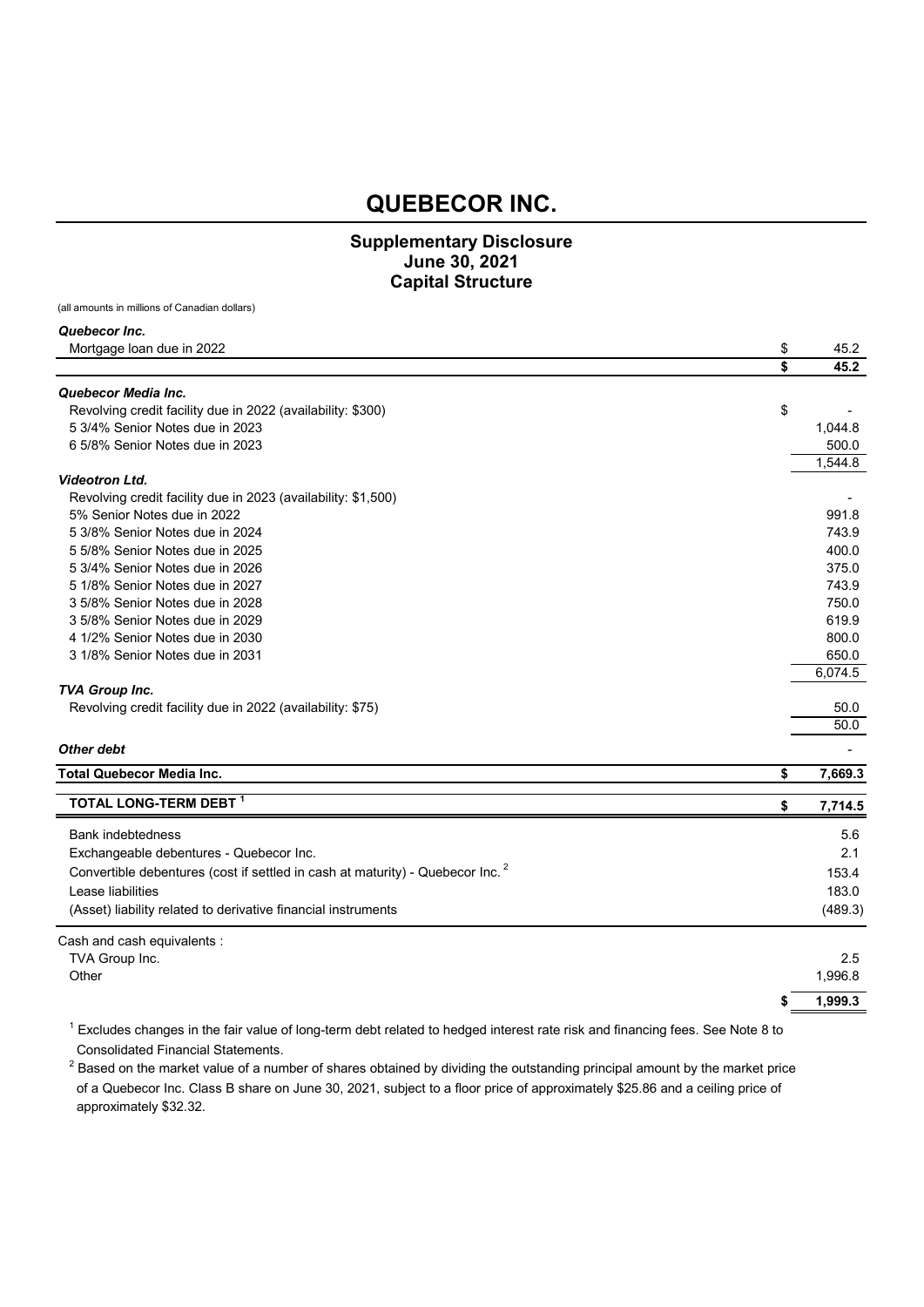#### **Supplementary Disclosure June 30, 2021 Consolidated Net Debt Leverage Ratio**

(all amounts in millions of Canadian dollars, except ratios)

|                                                               | 2021<br>2020  |               |  |           |               |           |
|---------------------------------------------------------------|---------------|---------------|--|-----------|---------------|-----------|
|                                                               | <u>Jun 30</u> | <b>Mar 31</b> |  | Dec 31    | <b>Sep 30</b> | Jun 30    |
| Total long-term debt <sup>1</sup>                             | \$7,714.5     | \$6,376.1     |  | \$5.786.4 | \$5,952.1     | \$6,019.1 |
| Add (deduct):                                                 |               |               |  |           |               |           |
| (Asset) liability related to derivative financial instruments | (489.3)       | (534.3)       |  | (597.1)   | (798.6)       | (902.9)   |
| Lease liabilities                                             | 183.0         | 179.4         |  | 173.3     | 168.0         | 157.1     |
| <b>Bank indebtedness</b>                                      | 5.6           | 3.3           |  | 1.7       | 15.2          | 20.6      |
| Cash and cash equivalents                                     | (1,999.3)     | (759.3)       |  | (136.7)   | (40.7)        | (25.0)    |
| Consolidated net debt excluding convertible debentures        | \$5,414.5     | \$5,265.2     |  | \$5,227.6 | \$5,296.0     | \$5,268.9 |
| Divided by: trailing 12-month adjusted EBITDA                 | \$1.994.3     | \$1,968.6     |  | \$1,952.6 | \$1,920.3     | \$1,916.2 |
| Consolidated net debt leverage ratio                          | 2.71x         | 2.67x         |  | 2.68x     | 2.76x         | 2.75x     |

 $^1$  Excludes changes in the fair value of long-term debt related to hedged interest rate risk and financing fees. See Note 8 to Consolidated Financial Statements.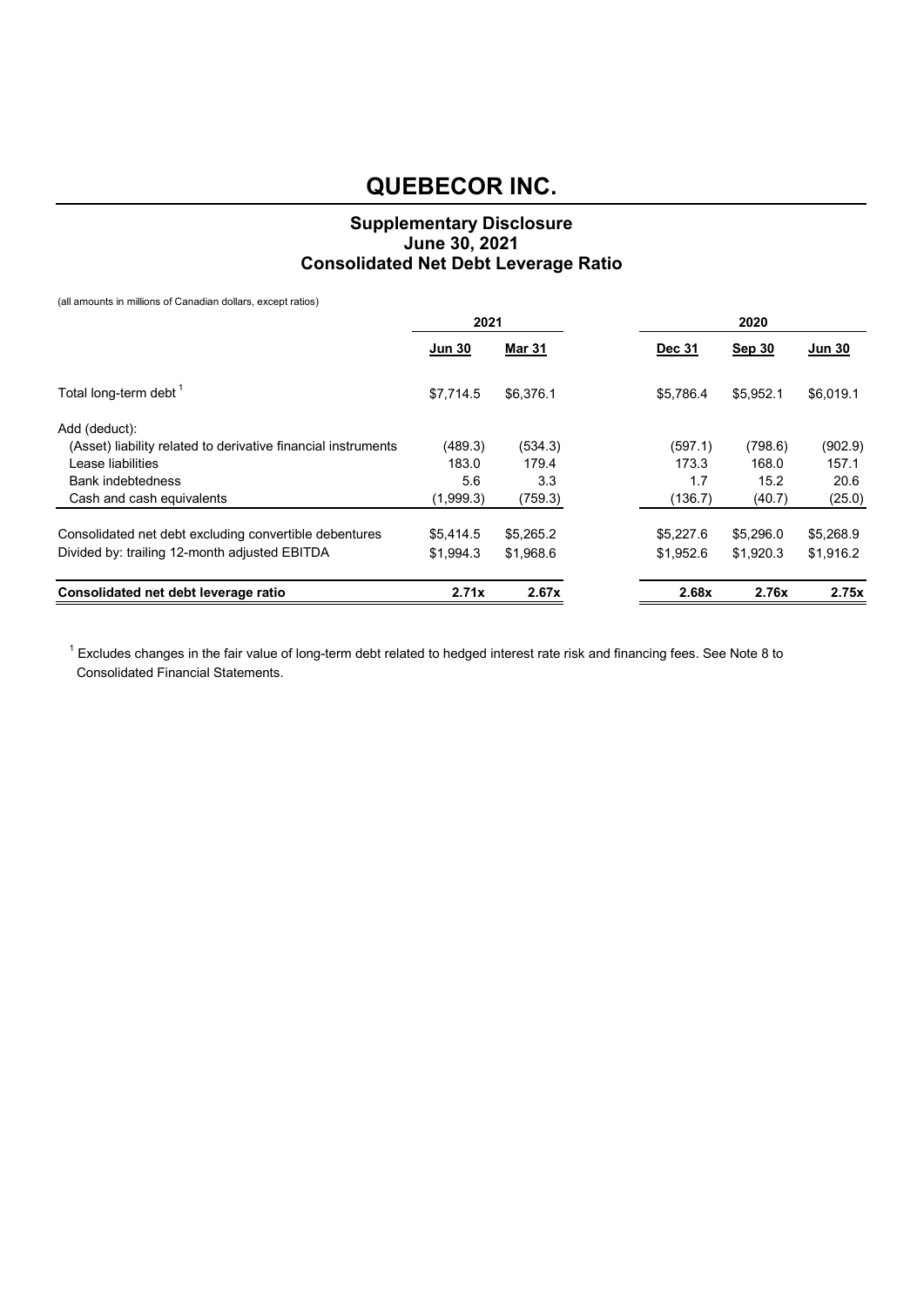### **TELECOMMUNICATIONS**

#### **Supplementary Disclosure June 30, 2021 Operating Results**

|                                                | 2021    |               | 2020       |         |                 |            |            |
|------------------------------------------------|---------|---------------|------------|---------|-----------------|------------|------------|
|                                                | Jun 30  | <b>Mar 31</b> |            | Dec 31  | <b>Sep 30</b>   | Jun 30     |            |
| Revenue-Generating Units ('000) <sup>1-2</sup> | 6,121.0 | 6,141.2       |            | 6,147.9 | 6,104.9         | 6,100.2    |            |
| Mobile Telephony Lines ('000)                  | 1,530.4 | 1,503.2       |            | 1,481.1 | 1,452.6         | 1,404.9    |            |
| Homes Passed ('000)                            | 3,020.9 | 3,005.1       |            | 2,994.7 | 2,983.3         | 2,970.9    |            |
| Internet Subscribers ('000) <sup>2</sup>       | 1,810.2 | 1,804.9       |            | 1,796.8 | 1,769.8         | 1,749.3    |            |
| Penetration of Homes Passed                    | 59.9%   | 60.1%         |            | 60.0%   | 59.3%           | 58.9%      |            |
| Television Subscribers ('000) <sup>2</sup>     | 1,441.4 | 1,457.5       |            | 1,475.6 | 1,481.8         | 1,497.3    |            |
| Penetration of Homes Passed                    | 47.7%   | 48.5%         |            | 49.3%   | 49.7%           | 50.4%      |            |
| Wireline Telephony Lines ('000)                | 872.4   | 897.7         |            | 924.7   | 947.8           | 976.5      |            |
| Penetration of Homes Passed                    | 28.9%   | 29.9%         |            | 30.9%   | 31.8%           | 32.9%      |            |
| Over-the-Top Video Subscribers ('000)          | 466.6   | 477.9         |            | 469.7   | 452.9           | 472.2      |            |
|                                                |         | 2nd Quarter   |            |         |                 | <b>YTD</b> |            |
|                                                | 2021    | 2020          | <b>VAR</b> |         | 2021            | 2020       | <b>VAR</b> |
| (in millions)                                  |         |               |            |         |                 |            |            |
| Revenues                                       |         |               |            |         |                 |            |            |
| Internet                                       | \$301.8 | \$276.1       | 9.3%       |         | \$598.4         | \$553.6    | 8.1%       |
| Television                                     | 211.3   | 227.8         | $-7.2%$    |         | 424.5           | 460.9      | $-7.9%$    |
| Mobile telephony                               | 174.8   | 159.7         | 9.5%       |         | 345.3           | 319.9      | 7.9%       |
| Wireline telephony                             | 80.7    | 86.9          | $-7.1%$    |         | 161.4           | 169.7      | $-4.9%$    |
| Mobile equipment sales                         | 63.0    | 51.8          | 21.6%      |         | 123.5           | 99.6       | 24.0%      |
| Wireline equipment sales                       | 50.2    | 22.1          | 127.1%     |         | 96.9            | 50.4       | 92.3%      |
| Other                                          | 46.6    | 44.7          | 4.3%       |         | 92.4            | 89.7       | 3.0%       |
| Telecommunications                             | \$928.4 | \$869.1       | 6.8%       |         | \$1,842.4       | \$1,743.8  | 5.7%       |
| <b>Adjusted EBITDA</b>                         |         |               |            |         |                 |            |            |
| Telecommunications                             | \$481.5 | \$463.6       | 3.9%       |         | \$932.4         | \$899.1    | 3.7%       |
| Cash flows used for:                           |         |               |            |         |                 |            |            |
| Additions to PP&E                              | \$101.3 | \$104.8       |            |         | \$208.9         | \$178.4    |            |
| Additions to Intangible Assets                 | 42.1    | 41.0          |            |         | 93.4            | 136.1      |            |
| Telecommunications                             | \$143.4 | \$145.8       | $-1.6%$    |         | $\sqrt{$302.3}$ | \$314.5    | $-3.9%$    |
| Mobile Telephony ABPU <sup>3</sup>             | \$50.30 | \$50.32       |            |         | \$50.12         | \$50.95    |            |
| Total ABPU <sup>3</sup>                        | \$50.63 | \$49.62       |            |         | \$50.31         | \$49.76    |            |

<sup>1</sup> Revenue-generating units (" RGUs ") are the sum of subscriptions to the television, Internet access and Club illico over-the-top video services, plus subscriber connections to the wireline and mobile telephony services.

 $^2$  Internet and television subscribers were adjusted as at the end of March 31, 2021 to correct an irregularity identified in the RGU growth compilation systems.

 $^3$  Average billing per unit (" ABPU ") is an indicator used to measure monthly average subscription billing per revenue-generating unit.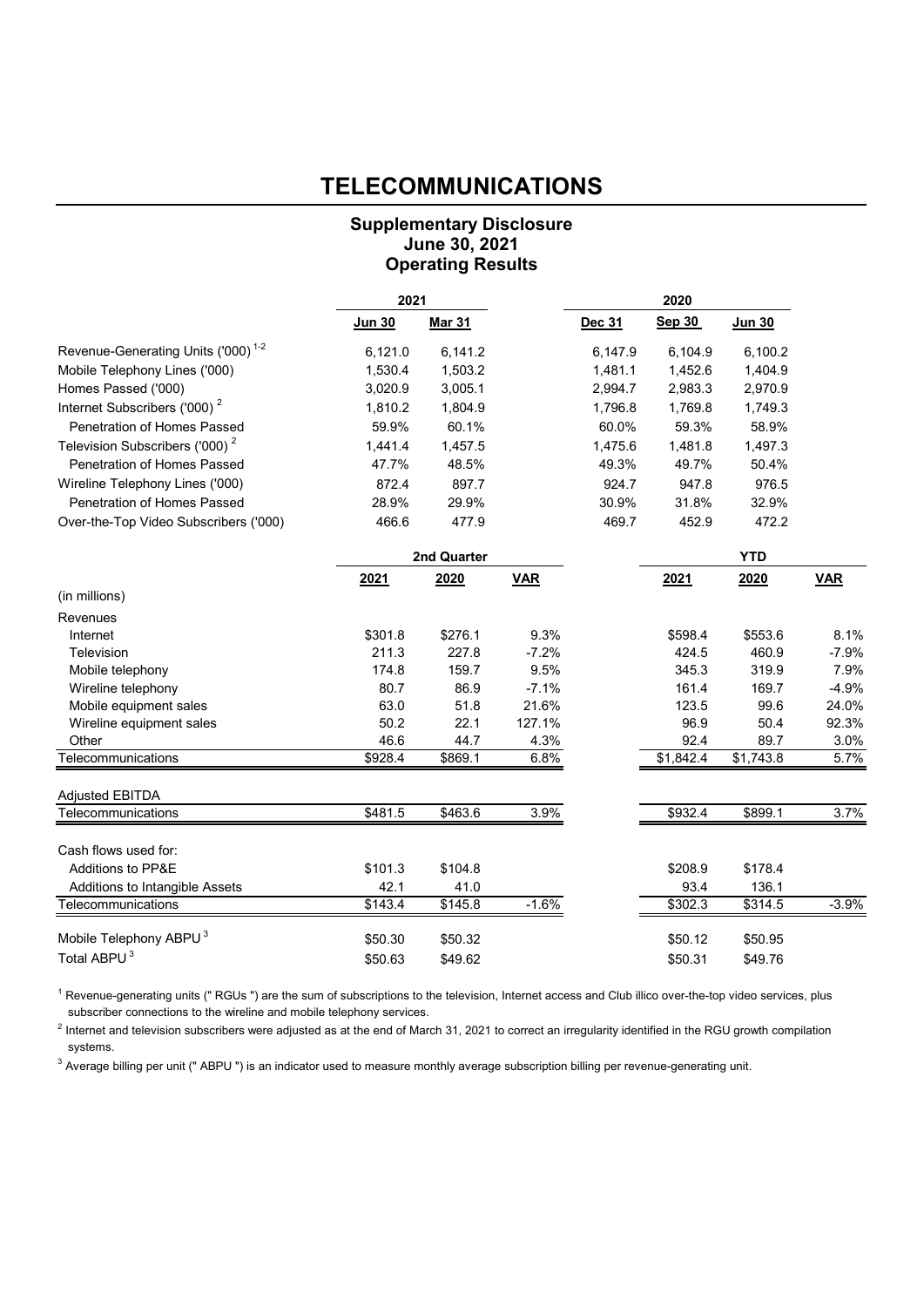#### **Supplementary Disclosure June 30, 2021 Shares Held in Subsidiaries**

|                                    | <b>Number</b> |            |            |  |
|------------------------------------|---------------|------------|------------|--|
|                                    | of shares     | Equity (%) | Voting (%) |  |
| Shares held by Quebecor Inc.       |               |            |            |  |
| Quebecor Media Inc.                | 79,377,062    | 100.0%     | 100.0%     |  |
| Shares held by Quebecor Media Inc. |               |            |            |  |
| TVA Group Inc.                     | 29,539,364    | 68.4%      | 99.9%      |  |